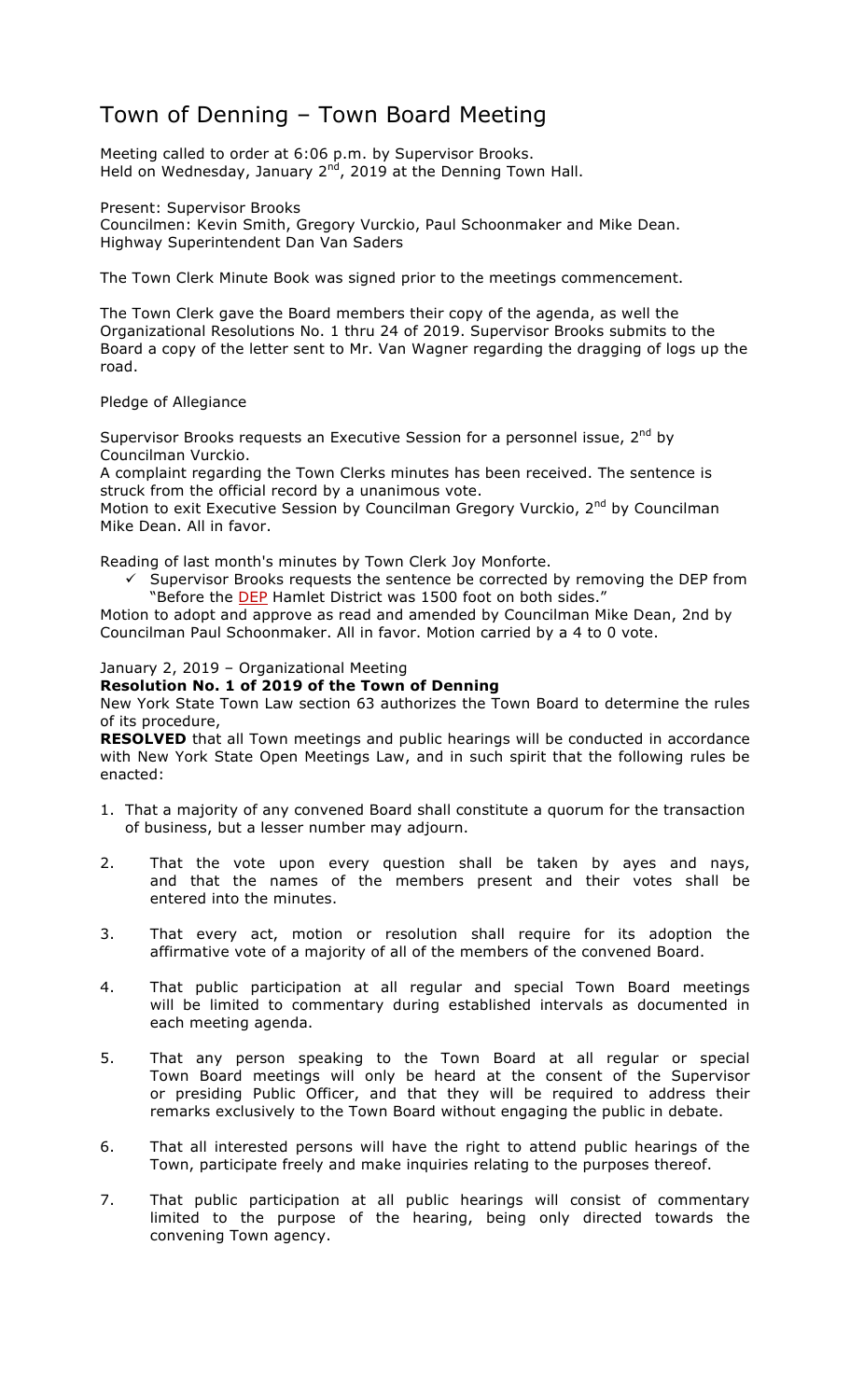- 8. That votes will not be taken by any convened Board on any pending legislation, permit application, zoning variance application or appeal during any public hearing that is subject thereof.
- 9. That response to any public commentary at any public meeting or hearing will be at the discretion of the Supervisor, Chairman or Deputy of any convened Town agency, and that the presiding Public Officer shall have the authority to refer any questions to the Attorney for the Town, or to other Board members.
- 10. That these rules may be amended at any time during the calendar year by resolution of the Town Board.

**Whereupon**, the Resolution was put to a vote, recorded as follows:

Motion to adopt and approve by Councilman Kevin Smith,

2<sup>nd</sup> by Councilman Gregory Vurckio. Roll Call Vote:<br>Councilman Mike Dean AYE Councilman Paul Scho

Councilman Mike Dean AYE Councilman Paul Schoonmaker AYE Councilman Gregory Vurckio AYE Supervisor David Brooks AYE

Motion carried following a unanimous roll call vote.

## **Resolution No. 2 of 2019 of the Town of Denning**

**WHEREAS** New York State Town Law sections 62 authorizes the Town Board to establish fixed days of each month for regular meetings, and

**WHEREAS** New York State Public Officers Law section 103(b) requires a public body to make all reasonable efforts to hold meetings in facilities that permit barrier free access to the physically handicapped,

**NOW THEREFORE**, be it **RESOLVED** that the regular Town Board meetings will, throughout the year 2019, be held each month, with the meeting location alternating between Denning Town Hall in Claryville and the Sundown Church Hall in Sundown, between the months of April and October by the following schedule:

## **Denning Town Hall in Claryville:**

6:00 PM Tuesday January 2 (Organizational Meeting) 6:00 PM Tuesday February 5 6:00 PM Tuesday March 5 7:00 PM Tuesday May 7 7:00 PM Tuesday July 2 7:00 PM Tuesday September 3 6:00 PM Wednesday, November 6 NYS elections 6:00 PM Tuesday December 3

## **Sundown Church Hall in Sundown:**

7:00 PM Tuesday April 2 7:00 PM Tuesday June 4 7:00 PM Tuesday August 6 6:00 PM Tuesday October 1

Be It Further, **RESOLVED** that the regular Business Town Board meeting will, throughout the year 2019, be held the on the second Tuesday of each month, at the Denning Town Hall in Claryville, at 6 pm, January 8, February 12, March 12, at 7 pm for April 9, May 14, June 11, July 9, August 13, September 10, and at 6pm October 8, November 12, December 10.

**Whereupon**, the Resolution was put to a vote, recorded as follows: Motion to adopt and approve by Councilman Gregory Vurckio, 2<sup>nd</sup> by Councilman Mike Dean. Roll Call Vote:<br>Councilman Mike Dean AYE Councilman Pau Councilman Paul Schoonmaker AYE Councilman Kevin Smith AYE Councilman Gregory Vurckio AYE Supervisor David Brooks AYE Motion carried following a unanimous roll call vote.

## **Resolution No. 3 of 2019 of the Town of Denning**

**WHEREAS** New York State Town Law sections 64 (11) authorizes the Town Board to designate the official newspaper of the Town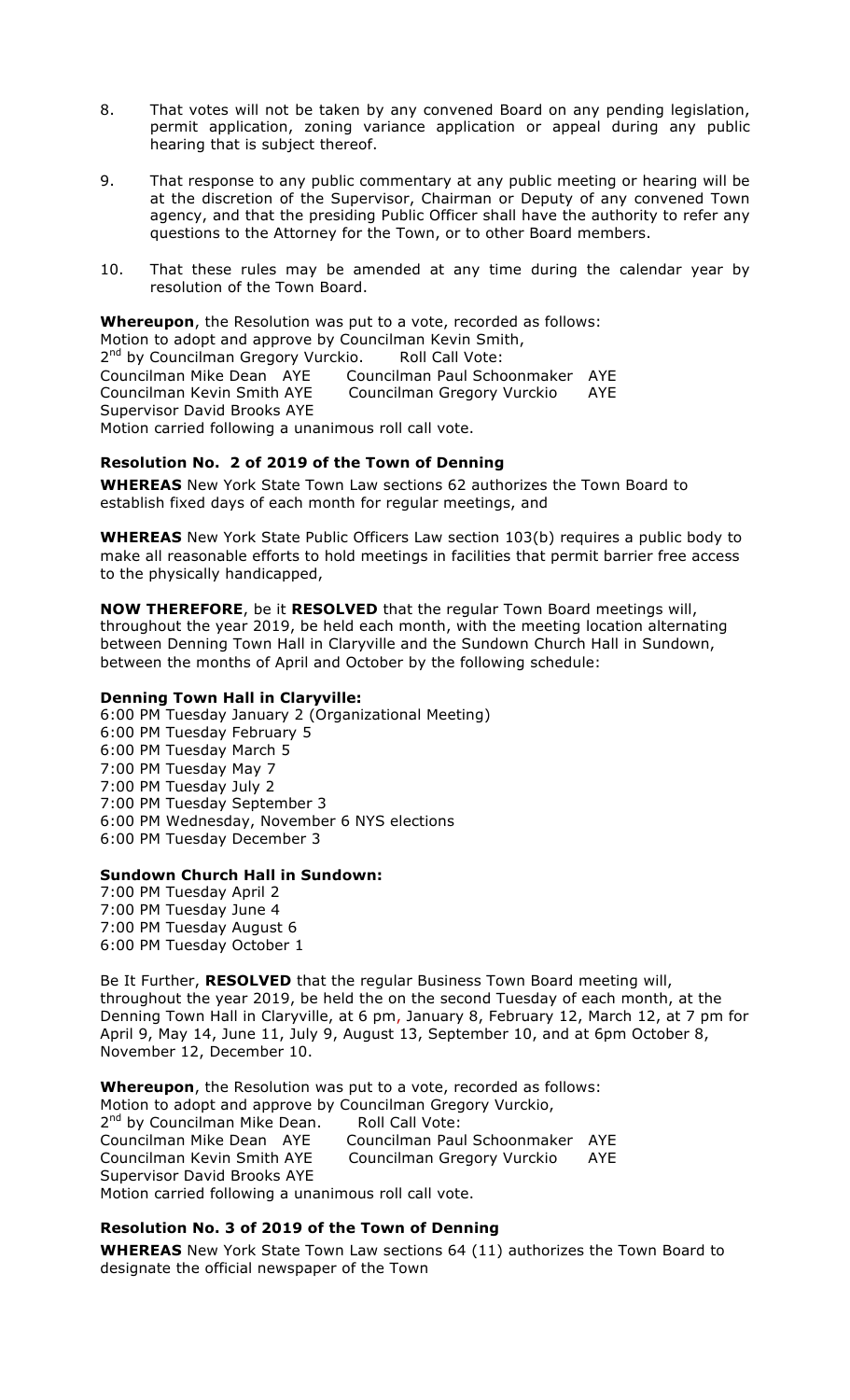And **WHEREAS** New York State Open Meetings Law, Public Officers Law section 104, requires notice of time and place of Town Board meetings to be given to the news media,

**NOW THEREFORE**, be it **RESOLVED** that the Ye Olde Tri-Valley Townsman, P.O. Box 232, Grahamsville, N.Y. 12740, is designated as the official newspaper of the Town of Denning, and

**Further**, be it **RESOLVED** that the public notices will also be published on the Town of Denning website address www.denning.us

**Whereupon**, the Resolution was put to a vote, recorded as follows: Motion to adopt and approve by Councilman Kevin Smith, 2<sup>nd</sup> by Councilman Paul Schoonmaker. Roll Call Vote: Councilman Mike Dean AYE Councilman Paul Schoonmaker AYE Councilman Kevin Smith AYE Councilman Gregory Vurckio AYE Supervisor David Brooks AYE Motion carried following a unanimous roll call vote.

## **Resolution No. 4 of 2019 of the Town of Denning**

**WHEREAS** New York State Town Law sections 64 (11) authorizes the Town Board to designate the banks or trust companies in which all Town officers shall deposit all monies coming into their hands by virtue of their offices,

**NOW THEREFORE**, be it **RESOLVED** that Catskill Hudson Bank, NYS Route 55, Grahamsville, N.Y. 12740, be the designated depository bank for the Town of Denning, and

**FURTHER WHEREAS** Real Property Tax Law §996 authorizes the Denning Town Board to contract with a local bank for the collection of real property taxes, and

**NOW THEREFORE BE IT RESOLVED**, that the Town of Denning Town Board **HEREBY** authorizes the official bank of the Town of Denning which is the Catskill Hudson, the Grahamsville Branch (only) to collect taxes for the benefit of its residents.

**SAID** bank must follow the New York State rules as established in §996**.** And

**WHEREAS** New York State Law authorizes Town Board to set policy by resolution and **WHEREAS** the tax over payments cost the Town additional monies in refunding amounts.

**THEREFORE, BE IT RESOLVED** the Denning Town Board **HEREBY** authorizes the Town of Denning Tax Collector to retain all over payments which are \$2.00 and less. And **FURTHER**

**WHEREAS** General Municipal Law § 85 authorizes municipalities to provide the imposition of a charge to any account where a tendered payment was dishonored (§ 5-328) by the bank or depository institution, the amount charged to the Town is to be included in the amount due, not to exceed \$20.00. And

**WHEREAS** New York State Law §4-34 authorizes such charges as" expenses incurred in the accomplishment of powers or duties", and

**WHEREAS** the Town Board agrees that mailing and other costs should not be borne by the residents,

**THEREFORE, BE IT RESOLVED** that the Town Board **HEREBY** approves the addition of all mailings and other costs incurred to be an additional charge for all returned payments.

**NOW THEREFORE BE IT FURTHER RESOLVED** the Town of Denning Town Board **HEREBY** approves and adopts the afore mentioned policy.

**Whereupon**, the Resolution was put to a vote, recorded as follows: Motion to adopt and approve by Councilman Mike Dean, 2<sup>nd</sup> by Councilman Paul Schoonmaker. Roll Call Vote: Councilman Mike Dean AYE Councilman Paul Schoonmaker AYE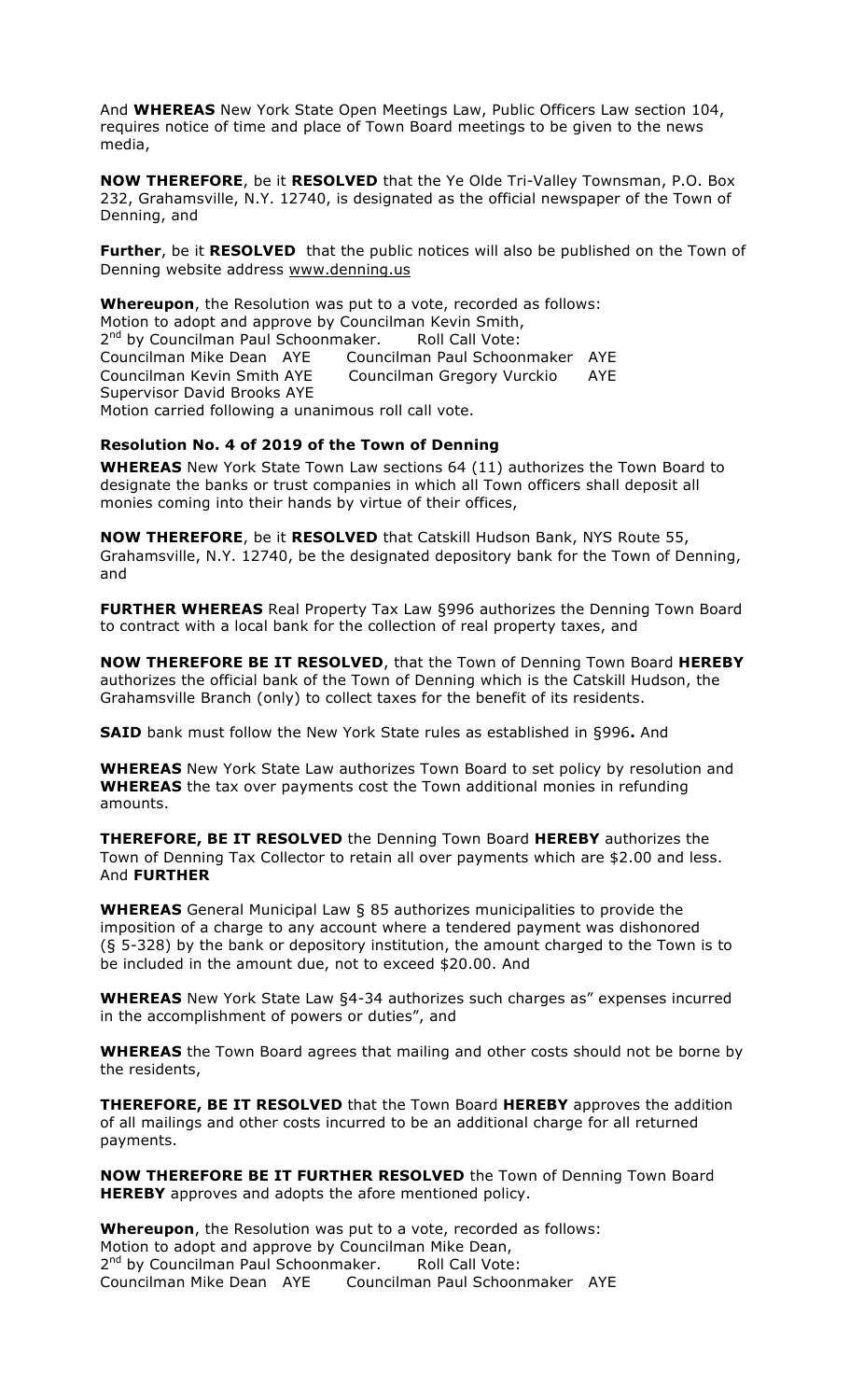Councilman Kevin Smith AYE Councilman Gregory Vurckio AYE Supervisor David Brooks AYE Motion carried following a unanimous roll call vote.

## **Resolution No. 5 of 2019 of the Town of Denning**

**WHEREAS** New York State Town Law section 118 authorize the Town Board to allow for advanced payments of claims,

**NOW, THEREFORE**, be it **RESOLVED** that throughout the year 2019, the Town Board authorizes the Supervisor to pay claims, in advance of audit, the bills submitted by health insurance providers, telephone, electric, gas, utility and cable companies, the municipal credit card, post office box fees as well as CHIPS and any other governmental program which may require proof of paid voucher if SAID payment is required by the program.

**Whereupon**, the Resolution was put to a vote, recorded as follows: Motion to adopt and approve by Councilman Mike Dean, 2<sup>nd</sup> by Councilman Paul Schoonmaker. Roll Call Vote: Councilman Mike Dean AYE Councilman Paul Schoonmaker AYE Councilman Kevin Smith AYE Councilman Gregory Vurckio AYE Supervisor David Brooks AYE Motion carried following a unanimous roll call vote.

## **Resolution No. 6 of 2019 of the Town of Denning**

**WHEREAS** New York State Town Law sections 116 authorizes the Town Board to establish the amount to be allowed for the use of personal vehicles in the performance of official duties,

And **NOW THEREFORE**, be it **RESOLVED** that throughout the year 2019, the rate for financial reimbursement of personal vehicles use during the performance of official duties will be equal to 54.5 cents per mile.

**Whereupon**, the Resolution was put to a vote, recorded as follows:

Motion to adopt and approve by Councilman Gregory Vurckio, 2<sup>nd</sup> by Councilman Mike Dean. Roll Call Vote: Councilman Mike Dean AYE Councilman Paul Schoonmaker AYE Councilman Gregory Vurckio AYE Supervisor David Brooks AYE Motion carried following a unanimous roll call vote.

#### **Resolution No. 7 of 2019 of the Town of Denning**

**WHEREAS** New York State Town Law Public Officers Law sections 87 (b) (iii) authorizes the Town Board to establish fixed charges for document photocopies resulting from requests for records,

And **WHEREAS** New York State Town Law section 64 subsection 1(a) describes the use of petty cash fund for the purpose of making change when such is required in the performance of official duties,

**NOW THEREFORE**, be it **RESOLVED** that throughout the year 2019, the Town Clerks Office shall charge a standard fee of 25 cents per copied page up to 8 1/2 by 14 inches, plus all applicable postage charges for the cost of mailing requested documents delivery.

**BE IT FURTHER RESOLVED** that the collection of all receipts resulting from charges for document copies and mailing be conferred upon the Town Clerk as income through petty cash account.

**WHEREAS** the Town of Denning Town Board is authorized by New York State Town Law article 6 to set policy to benefit the Town, and

**WHEREAS** the Town Clerk has requested a Freedom of Information policy pertaining to employees and officials be made in addition to the current form request now being used, and

**WHEREAS** it has been urged to adopt this policy as recommended by the Association of Towns.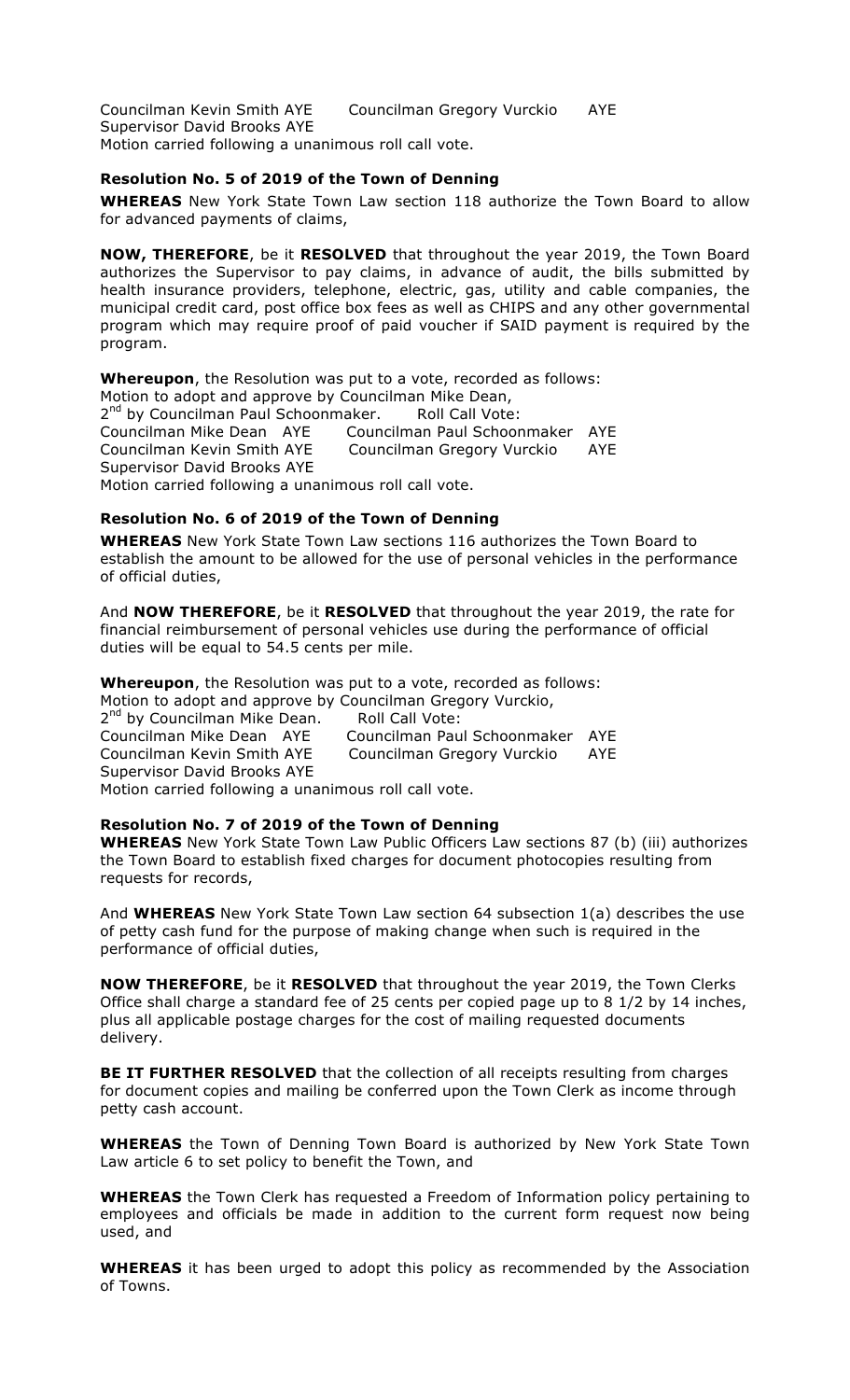**THEREFORE,** any Town Official or Employee seeking information under the FOIL policy for his or her official duty charge shall not be required to submit a FOIL request.

**However**, when applied for private use, the FOIL request form must be submitted as well as the copy fee previously approved.

**NOW THEREFORE BE IT FURTHER RESOLVED** that the Town of Denning Town Board **HEREBY** reaffirms Said Policy.

**Whereupon**, the Resolution was put to a vote, recorded as follows: Motion to adopt and approve by Councilman Kevin Smith, 2<sup>nd</sup> by Councilman Paul Schoonmaker. Roll Call Vote: Councilman Mike Dean AYE Councilman Paul Schoonmaker AYE Councilman Kevin Smith AYE Councilman Gregory Vurckio AYE Supervisor David Brooks AYE Motion carried following a unanimous roll call vote.

#### **Resolution No. 8 of 2019 of the Town of Denning**

And **WHEREAS** New York State Town Law section 20 2 (b) authorizes the Town Board to employ an attorney to render professional services and provide legal advice to the Town, at the fee of \$150.00 per hour.

**NOW THEREFORE**, be it **RESOLVED** that Rod Futerfas, Attorney at Law, of the firm Wapner, Koplovitz & Futerfas, 239 Wall Street, Kingston, N.Y. 12401 be retained as Attorney for the Town of Denning. (General Fund Appropriations Code A1420.4)

**Whereupon**, the Resolution was put to a vote, recorded as follows: Motion to adopt and approve by Councilman Mike Dean, 2<sup>nd</sup> by Councilman Gregory Vurckio. Roll Call Vote: Councilman Mike Dean AYE Councilman Paul Schoonmaker AYE Councilman Kevin Smith AYE Councilman Gregory Vurckio AYE Supervisor David Brooks AYE Motion carried following a unanimous roll call vote.

#### **Resolution No. 9 of 2019 of the Town of Denning**

**WHEREAS** New York State Uniform Fire Prevention and Building Code authorizes the Town Board to appoint a Code Enforcement Officer for the Town,

And **WHEREAS** Article 6 of the Zoning Law of the Town of Denning authorizes the Town Board to appoint a Code Enforcement Officer to enforce the provisions of the Zoning Law and the International Building Code.

**NOW THEREFORE**, be it **RESOLVED** that Karl von Hassel, 524 County Highway 3, Flieschmanns, N.Y. 12430, be appointed as Code Enforcement Officer for the Town of Denning, with an annual salary of \$7,752.00 to be drawn from Safety Inspection Personal Services.

(General Fund Appropriations Code A3620.1)

**BE IT FURTHER RESOLVED** the Town of Denning Town Board **HEREBY** adopts and approves of the proposed 2019 Building Fee Schedule.

**Whereupon**, the Resolution was put to a vote, recorded as follows: Motion to adopt and approve by Councilman Paul Schoonmaker, 2<sup>nd</sup> by Councilman Kevin Smith. Roll Call Vote: Councilman Mike Dean AYE Councilman Paul Schoonmaker AYE Councilman Kevin Smith AYE Councilman Gregory Vurckio AYE Supervisor David Brooks AYE Motion carried following a unanimous roll call vote.

#### **Resolution No. 10 of 2019 of the Town of Denning**

**WHEREAS** New York State Town Law section 29(15) allows for the Town Board to authorize the Town Supervisor to designate a bookkeeper for the Town,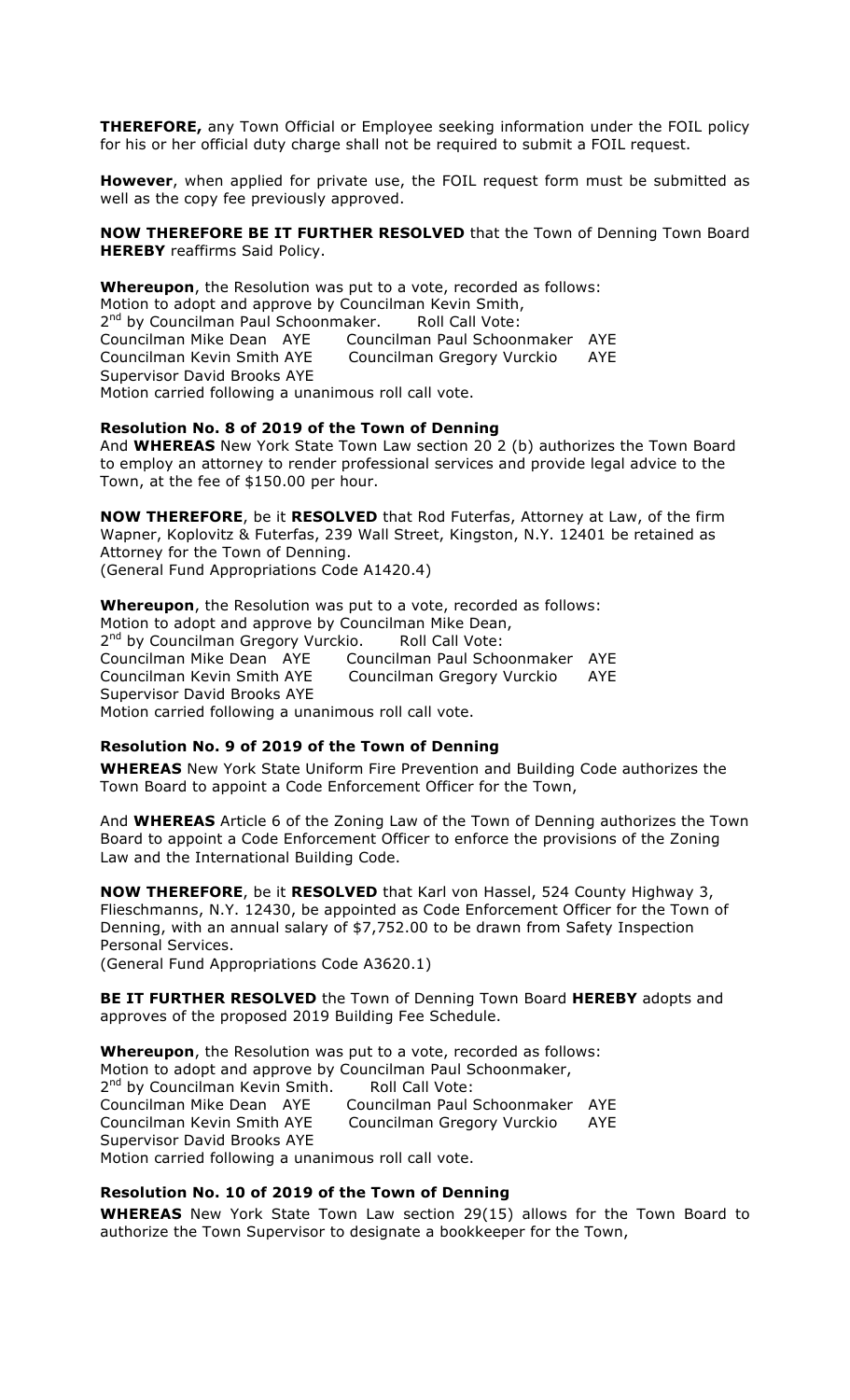**NOW THEREFORE**, be it **RESOLVED** that Cindy Mickelson, PO Box 251, Grahamsville, NY, 12740, be appointed as bookkeeper of the Town of Denning, with an annual salary of \$10,000.00 to be drawn from Supervisor Personal Services. (General Fund Appropriations Code A1220.1)

**Whereupon**, the Resolution was put to a vote, recorded as follows: Motion to adopt and approve by Councilman Mike Dean, 2<sup>nd</sup> by Councilman Gregory Vurckio. Roll Call Vote: Councilman Mike Dean AYE Councilman Paul Schoonmaker AYE Councilman Kevin Smith AYE Councilman Gregory Vurckio AYE Supervisor David Brooks AYE Motion carried following a unanimous roll call vote.

## **Resolution No. 11 of 2019 of the Town of Denning**

**WHEREAS** New York State Town Law section 42 authorizes the Town Board to establish the office of Deputy Supervisor,

and **WHEREAS** New York State Town Law section 42 authorizes the Town Supervisor to appoint the Deputy Supervisor to serve at the pleasure of the Supervisor,

**NOW THEREFORE**, be it **RESOLVED** that the position of Deputy Supervisor be established, and that Councilman Gregory Vurckio, be appointed as Deputy Supervisor for the Town of Denning.

**Whereupon**, the Resolution was put to a vote, recorded as follows: Motion to adopt and approve by Councilman Kevin Smith, 2<sup>nd</sup> by Councilman Paul Schoonmaker. Roll Call Vote: Councilman Mike Dean AYE Councilman Paul Schoonmaker AYE Councilman Kevin Smith AYE Councilman Gregory Vurckio ABSTAIN Supervisor David Brooks AYE Motion carried following a unanimous roll call vote, with one abstention.

## **Resolution No. 12 of 2019 of the Town of Denning**

**WHEREAS** New York State Town Law section 32 (2) authorizes the Town Board to establish the office of Deputy Town Superintendent of Highways, and

**WHEREAS** New York State Town Law section 32 (2) authorizes the Town Highway Superintendent to appoint Robert Totten as the Deputy Highway Superintendent to serve at the pleasure of the Town Highway Superintendent,

## **NOW, THEREFORE**, be it **RESOLVED** that the position of Deputy Highway Superintendent which was established previously and is a non competitive class of civil

service for the Town of Denning, with an annual salary of \$1,894.00, to be drawn from Superintendent of Highways Personal Services. (General Fund Appropriations Code A5010.1)

**Whereupon**, the Resolution was put to a vote, recorded as follows: Motion to adopt and approve by Councilman Mike Dean, 2<sup>nd</sup> by Councilman Gregory Vurckio. Roll Call Vote: Councilman Mike Dean AYE Councilman Paul Schoonmaker AYE Councilman Kevin Smith AYE Councilman Gregory Vurckio AYE Supervisor David Brooks AYE Motion carried following a unanimous roll call vote.

#### **Resolution No. 13 of 2019 of the Town of Denning**

**WHEREAS** New York State Public Health Law section 4121 and 4123 authorizes the Town Board to appoint a Registrar of Vital Statistics,

**NOW, THEREFORE**, be it **RESOLVED** that Joy Monforte, 75 Woodfield Road, Grahamsville, NY 12740, serving as Denning Town Clerk, be appointed as Registrar of Vital Statistics with an annual salary of \$50.00, to be drawn from Registrar of Vital Statistics Personal Services. (General Fund Appropriations Code A4020.1)

**Whereupon**, the Resolution was put to a vote, recorded as follows: Motion to adopt and approve by Councilman Kevin Smith, 2<sup>nd</sup> by Councilman Paul Schoonmaker. Roll Call Vote: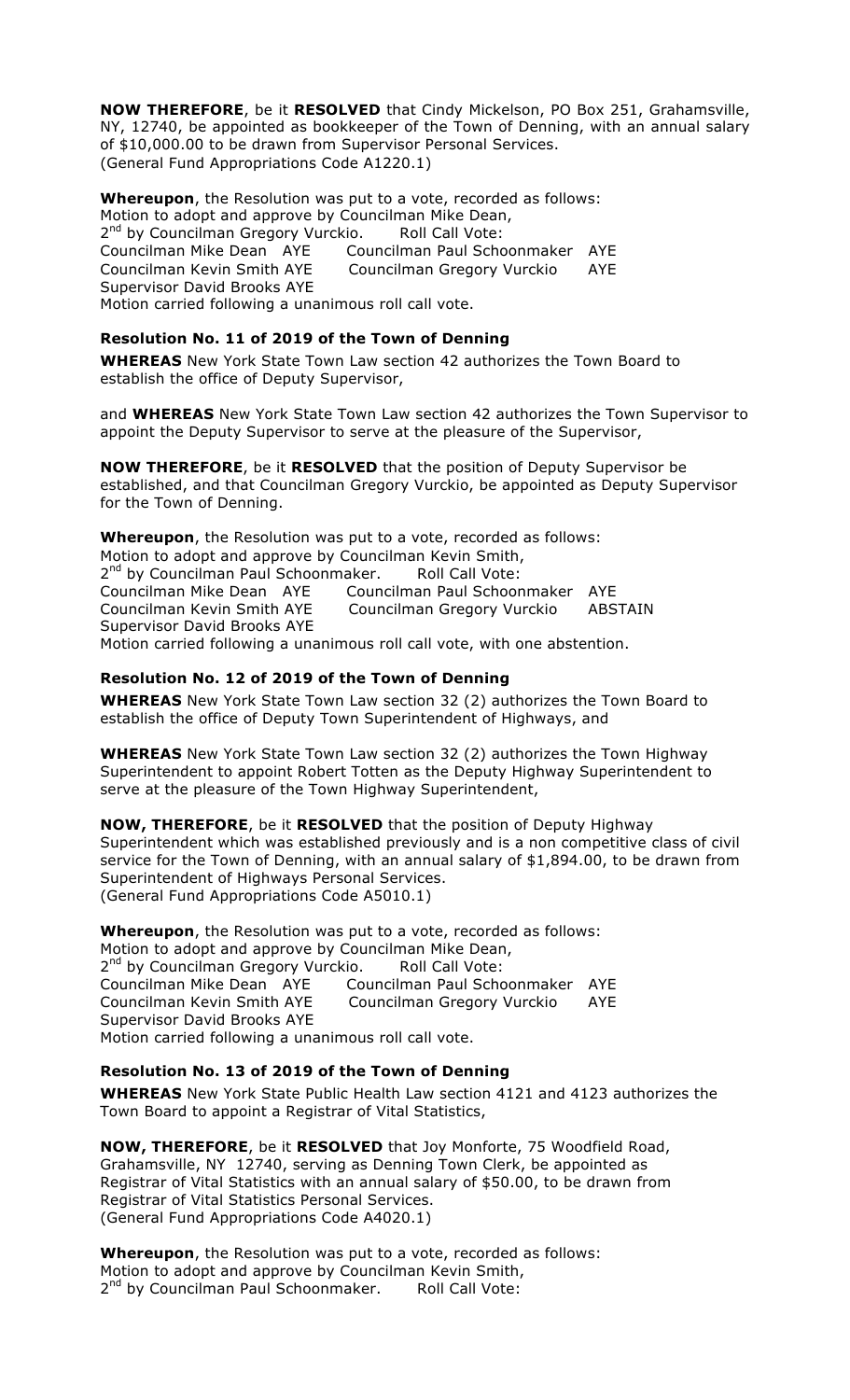Councilman Mike Dean AYE Councilman Paul Schoonmaker AYE Councilman Kevin Smith AYE Councilman Gregory Vurckio AYE Supervisor David Brooks AYE Motion carried following a unanimous roll call vote.

## **Resolution No. 14 of 2019 of the Town of Denning**

**WHEREAS** New York State Town Law section 27 authorizes the Town Board to determine the salaries of town officers and employees, and

**WHEREAS** New York State Public Officers Law section 9 provides for the designation of order in which two or more appointed deputies may act, and

**WHEREAS**, under Civil Service Law §41 Deputies of principal executives fall within the exempt class of civil service only when they are authorized by law to act generally for and in place of their principals; and

**WHEREAS** Public Officers Law section 10 and 25 require the taking of oath of office by all town officers,

**NOW, THEREFORE,** be it, **RESOLVED** that Tammy Beck, Denning, NY 12740, be appointed as First Deputy Town Clerk/Tax Collector and as Records Management Technician for the Town of Denning, with an annual salary of \$5,812.00 to be drawn from Town Clerk Personal Services, and (General Fund appropriations code A1410.1)

**BE IT FURTHER RESOLVED** that a Second Deputy Town Clerk/Tax Collector, may be appointed, at any time.

**NOW THEREFORE BE IT FURTHER RESOLVED** that the Deputy to the Town Clerk/Tax Collector be required to take and subscribe a constitutional Oath of Office to be filed with the Town Clerk as well as a Confidentiality Oath to be on file in the Office of the Town Clerk.

**Whereupon**, the Resolution was put to a vote, recorded as follows: Motion to adopt and approve by Councilman Mike Dean, 2<sup>nd</sup> by Councilman Kevin Smith. Roll Call Vote: Councilman Mike Dean AYE Councilman Paul Schoonmaker AYE Councilman Kevin Smith AYE Councilman Gregory Vurckio AYE Supervisor David Brooks AYE Motion carried following a unanimous roll call vote.

## **Resolution No. 15 of 2019 of the Town of Denning**

**WHEREAS** New York State Town Law section 27 authorizes the Town Board to determine the salaries of town officers and employees, and

**WHEREAS** New York State Civil Service Law sections 35 and 40 establish jurisdictional classification of positions, with provisions for a definition of noncompetitive classification of employment positions subject to Town Council appointment,

**NOW THEREFORE** be it **RESOLVED** that Tammy Beck be appointed as Clerk to the Justice Court with an hourly wage of \$13.53 not to exceed \$4,045.00 yearly, to be drawn from Justice Personal Services. (General Fund Appropriations Code A1110.1)

**Whereupon**, the Resolution was put to a vote, recorded as follows: Motion to adopt and approve by Councilman Paul Schoonmaker, 2<sup>nd</sup> by Councilman Gregory Vurckio. Roll Call Vote: Councilman Mike Dean AYE Councilman Paul Schoonmaker AYE Councilman Kevin Smith AYE Councilman Gregory Vurckio AYE Supervisor David Brooks AYE Motion carried following a unanimous roll call vote.

## **Resolution No. 16 of 2019 of the Town of Denning**

**WHEREAS** New York State Arts and Cultural Affairs Law section 57.07 authorizes the Town Supervisor to appoint a Local Historian,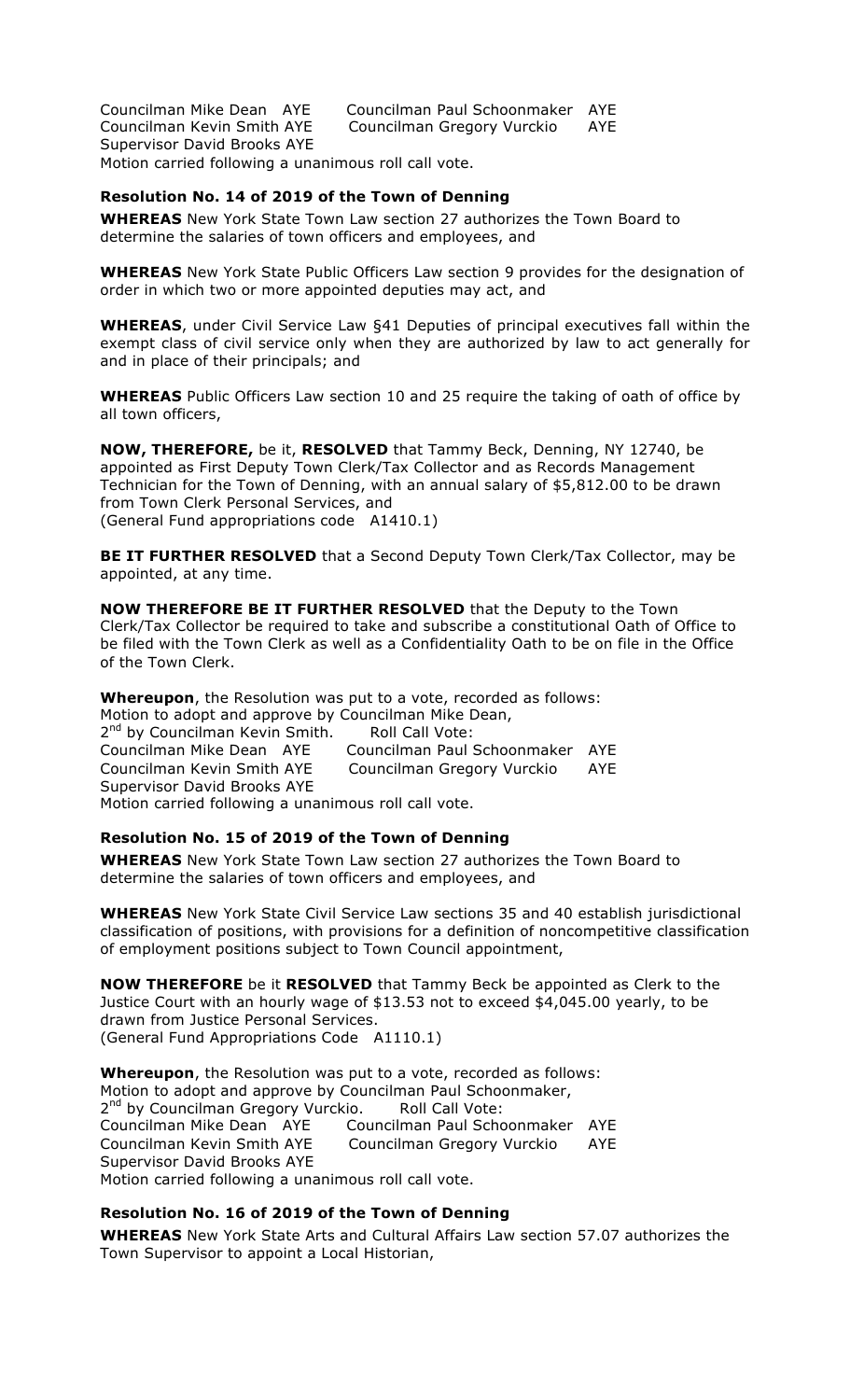**NOW, THEREFORE**, be it **RESOLVED** that Tom McGee, 5444 Red Hill Road, Claryville, NY 12725, be appointed as Historian for the Town of Denning.

**Whereupon**, the Resolution was put to a vote, recorded as follows: Motion to adopt and approve by Councilman Mike Dean, 2<sup>nd</sup> by Councilman Paul Schoonmaker. Roll Call Vote: Councilman Mike Dean AYE Councilman Paul Schoonmaker AYE Councilman Kevin Smith AYE Councilman Gregory Vurckio AYE Supervisor David Brooks AYE Motion carried following a unanimous roll call vote.

#### **Resolution No. 17 of 2019 of the Town of Denning**

**WHEREAS** New York State Agriculture & Market Law section 114 authorizes the Town Board to appoint a Dog Control Officer for the Town,

**NOW, THEREFORE**, be it **RESOLVED** that Archie Ackerley Jr., 26 Schultz Road, Claryville, New York, 12725, be appointed as Dog Control Officer for the Town of Denning, with an annual salary of \$630.00, to be drawn from Control of Dogs Personal Services.

(General Fund Appropriations Code A3510.1)

**Whereupon**, the Resolution was put to a vote, recorded as follows: Motion to adopt and approve by Councilman Kevin Smith, 2<sup>nd</sup> by Councilman Paul Schoonmaker. Roll Call Vote: Councilman Mike Dean AYE Councilman Paul Schoonmaker AYE Councilman Kevin Smith AYE Councilman Gregory Vurckio AYE Supervisor David Brooks AYE Motion carried following a unanimous roll call vote.

## **Resolution No. 18 of 2019 of the Town of Denning**

**WHEREAS** Town Law § 20(1)(a) and (b) authorizes the Town Board to appoint employees it deems necessary for the proper conduct of the affairs of the Town,

**NOW THEREFORE BE IT RESOLVED** to appoint Scott Mickelson who resides at 455 Yeagerville Road, Napanoch, NY to the position of Town of Denning Recycling Manager, at a salary of \$15.14 per hour to be drawn from Refuse and Garbage Personal Services. (General Fund Appropriations Code A8160.1)

**Whereupon**, the Resolution was put to a vote, recorded as follows: Motion to adopt and approve by Councilman Mike Dean, 2<sup>nd</sup> by Councilman Gregory Vurckio. Roll Call Vote: Councilman Mike Dean AYE Councilman Paul Schoonmaker AYE Councilman Kevin Smith AYE Councilman Gregory Vurckio AYE Supervisor David Brooks AYE Motion carried following a unanimous roll call vote.

#### **Resolution No. 19 of 2019 of the Town of Denning**

**WHEREAS** New York State Town Law section 267 and 271 require annual appointments to the Town Planning Board and Zoning Board of Appeals with designated terms of office on a calendar year basis, and

**WHEREAS** Local Law No.3 of 2001 of the Town of Denning requires an annual appointment to the Town Board of Ethics with designated terms of office on a calendar year basis, and

**WHEREAS** Public Officers Law section 10 and 25 require the taking of the Oath of Office by all town officers,

**NOW, THEREFORE**, be it **RESOLVED** that a review of remaining terms of office for members of the Town Planning Board, Zoning Board of Appeals and Board of Ethics be announced on an annual basis at the Town Board organizational meeting.

Further, **RESOLVED** that all newly appointed members be required to take and subscribe a constitutional Oath of Office to be filed with the Town Clerk, and that each member shall be notified of appointment and duration of term in writing by first class mail no later than 10 business days following the annual organizational meeting. And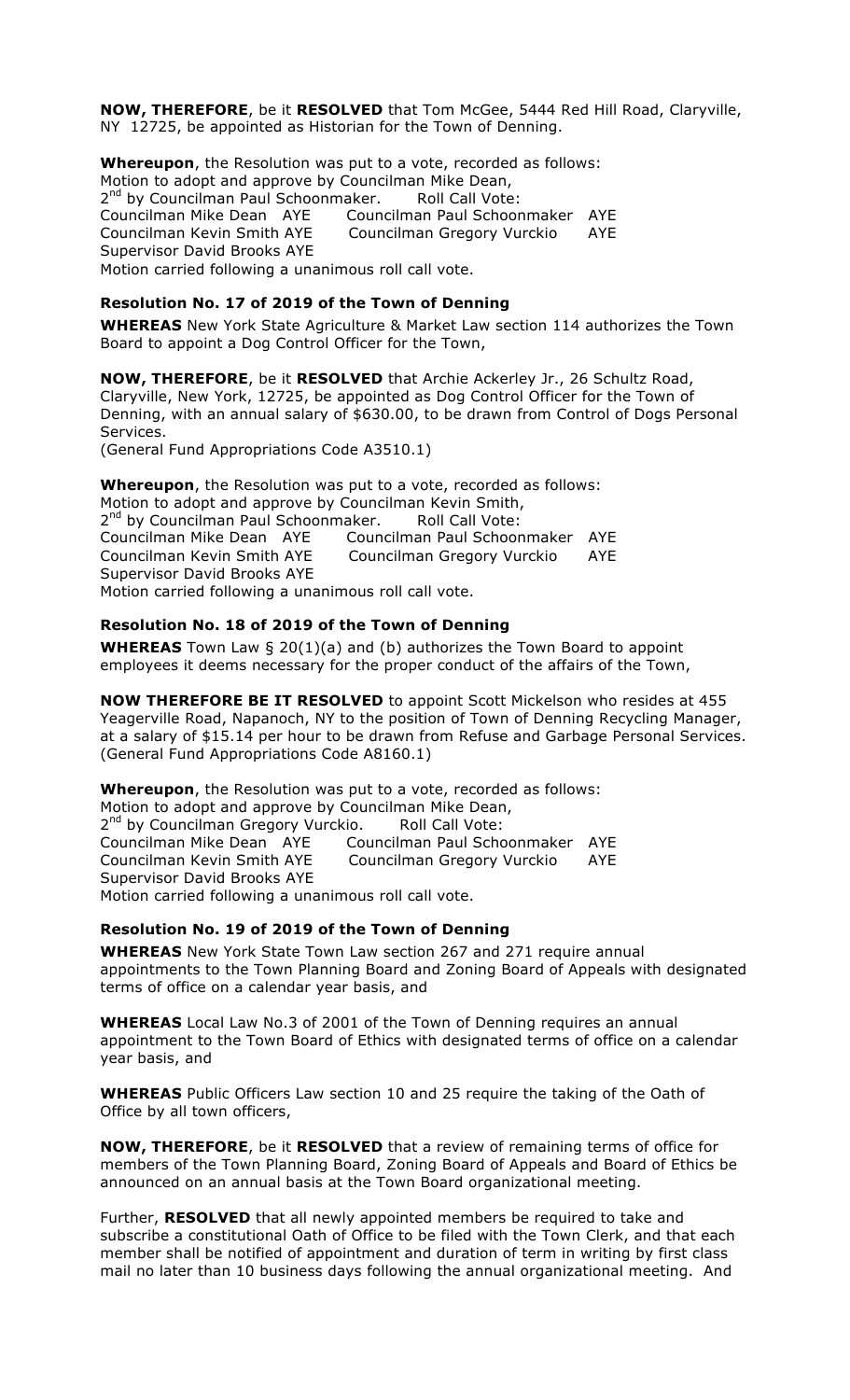**NOW, THEREFORE**, **BE IT RESOLVED** that these residents are Board appointed or reappointed to said Boards:

| <b>Planning Board</b> (7 Year Term)<br>Anthony Carminati (Re-Appointment)                                                                                                                                                                                                                                                                                                                                                     | - expire 12/31/2025                                                                                                                                           |  |
|-------------------------------------------------------------------------------------------------------------------------------------------------------------------------------------------------------------------------------------------------------------------------------------------------------------------------------------------------------------------------------------------------------------------------------|---------------------------------------------------------------------------------------------------------------------------------------------------------------|--|
| <b>Zoning Board of Appeals (5 year term)</b><br>John Barnum (Re-Appointment)                                                                                                                                                                                                                                                                                                                                                  | - expire 12/31/2024                                                                                                                                           |  |
| <b>Board of Ethics</b> (3 Year Term)<br>William Leudemann (Re-Appointment)                                                                                                                                                                                                                                                                                                                                                    | - expire 12/31/2022                                                                                                                                           |  |
| <b>Whereupon</b> , the Resolution was put to a vote, recorded as follows:<br>Motion to adopt and approve by Councilman Kevin Smith,<br>2 <sup>nd</sup> by Councilman Gregory Vurckio.<br>Roll Call Vote:<br>Councilman Mike Dean AYE<br>Councilman Paul Schoonmaker<br>Councilman Kevin Smith AYE<br>Councilman Gregory Vurckio<br><b>Supervisor David Brooks AYE</b><br>Motion carried following a unanimous roll call vote. | AYE<br><b>AYE</b>                                                                                                                                             |  |
| Review of remaining terms:<br><b>Planning Board (7 year term)</b><br>Katherine Parr<br>Joe Sibiga<br>Stephen E. Bobik<br>Anthony Carminati (Re-Appointment)<br><b>Travis Coddington</b><br>Chris McInerney<br>Jerry Huncosky                                                                                                                                                                                                  | - expire 12/31/2020<br>- expire 12/31/2021<br>- expire 12/31/2022<br>- expire 12/31/2025<br>- expire 12/31/2024<br>- expire 12/31/2023<br>- expire 12/31/2019 |  |
| <b>Zoning Board of Appeal (5 year term)</b><br><b>Frances Chiwiwi</b><br>Mark Boncek<br>John Barnum (Re-appointment)<br>Archie Ackerley<br>Pauline Leverich                                                                                                                                                                                                                                                                   | - expire 12/31/2021<br>- expire 12/31/2022<br>- expire 12/31/2024<br>- expire $12/31/2023$<br>- expire 12/31/2020                                             |  |
| <b>Board of Ethics</b> (3 year term)<br>Jane Carminati<br>William Leudemann (Re-appointment)<br>Jeanne Kepley                                                                                                                                                                                                                                                                                                                 | - expire 12/31/2020<br>- expire 12/31/2022<br>- expire 12/31/2021                                                                                             |  |
| <b>Board of Assessment Review</b> (October $1^{st}$ to September 30 <sup>th</sup> - 5-year term)<br><b>Russell Betters</b><br>- expire 9/30/2022                                                                                                                                                                                                                                                                              |                                                                                                                                                               |  |

Casey Witthohn **Casey Witthohn - expire 9/30/2023** Nancy Parrow **Nancy Parrow** - expire 9/30/2019

## **Resolution No. 20 of 2019 of the Town of Denning**

**WHEREAS** New York State Town Law section 27 authorizes the Town Board to determine the salaries of town officers and employees,

**NOW, THEREFORE**, be it **RESOLVED** that the following salaries be fixed for the listed town officers and employees for the Fiscal Year 2019 and as approved in the adopted 2019 Budget.

# **Town Officers:**

| <b>Town Officers:</b>                  |             |
|----------------------------------------|-------------|
| Supervisor                             | \$15,500.00 |
| Councilpersons (4) each                | 1,500.00    |
| Superintendent of Highways             | 50,508.00   |
| Deputy Superintendent of Highways      | 1,894.00    |
| Town Clerk/ Tax Collector              | 27,500.00   |
| First Deputy Town Clerk/ Tax Collector | 5,812.00    |
| Town Justice                           | 7,000.00    |
| Assessor                               | 13,491.00   |
| Code Enforcement/Building Inspector    | 7,752.00    |
| Bookkeeper                             | 10,000.00   |
|                                        |             |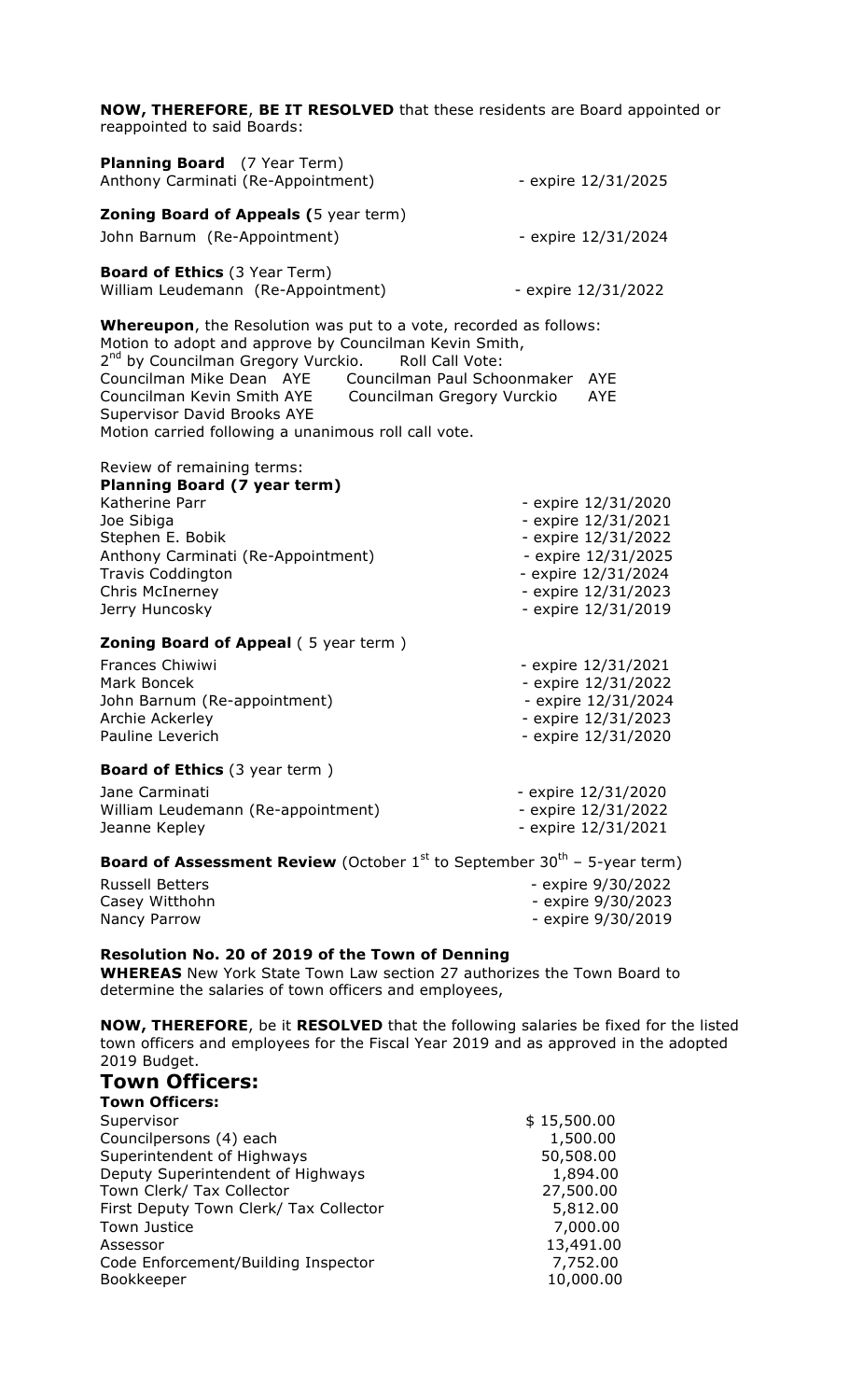| Dog Control                          | 630.00              |
|--------------------------------------|---------------------|
| <b>Registrar of Vital Statistics</b> | 50.00               |
| Recycling Manager                    | $$15.14$ per hour   |
| Clerk to Justice Court               | 13.53 per hour      |
| Court Security Officer               | 15.30 per hour      |
| Records Management/ IT Tech          | 25.00 per hour      |
| House Cleaning                       | \$1,404.00 Annually |
| <b>New Position</b>                  | $$13.53$ per hour   |
| <b>Highway Employees:</b>            |                     |
| Laborer                              | \$21.01 per hour    |
| <b>Starting Salary</b>               | 19.22 per hour      |
| Heavy Equipment Operator Class B     | 21.76 per hour      |
| <b>Starting Salary</b>               | 20.00 per hour      |
| Heavy Equipment Operator Class A     | 22.46 per hour      |
| <b>Starting Salary</b>               | 21.29 per hour      |
| Foreman                              | \$23.83 per hour    |

**Whereupon**, the Resolution was put to a vote, recorded as follows: Motion to adopt and approve by Councilman Mike Dean, 2<sup>nd</sup> by Councilman Gregory Vurckio. Roll Call Vote: Councilman Mike Dean AYE Councilman Paul Schoonmaker AYE Councilman Kevin Smith AYE Councilman Gregory Vurckio AYE Supervisor David Brooks AYE Motion carried following a unanimous roll call vote.

## **Resolution No. 21 of 2019 of the Town of Denning**

**WHEREAS** Public Officers Law section 11 (2) authorizes the Town Board to approve the procurement of a blanket undertaking from any duly authorized corporate surety covering Officers, Clerks and Employees of the Town, And

**WHEREAS** the Town Clerk / Tax Collector / Bookkeeper as well as any Officers and Employees of the Town of Denning will properly account for and pay over any and all monies received in the course of fulfilling Said person(s) duties.

**NOW, THEREFORE**, be it **RESOLVED** that the public officers bond issued by National Grange Mutual with coverage of \$10,000 for Public Officials and \$800,000 excess for Tax Collectors be procured from Mike Preis, Inc. at the annual premium of \$475.00 to be drawn from Unallocated Insurance. (General Fund Appropriations Code A1910.4).

**Whereupon**, the Resolution was put to a vote, recorded as follows: Motion to adopt and approve by Councilman Gregory Vurckio, 2<sup>nd</sup> by Councilman Paul Schoonmaker. Roll Call Vote: Councilman Mike Dean AYE Councilman Paul Schoonmaker AYE Councilman Kevin Smith AYE Councilman Gregory Vurckio AYE Supervisor David Brooks AYE Motion carried following a unanimous roll call vote.

#### **Resolution No. 22 of 2019 of the Town of Denning**

**WHEREAS** New York State has eliminated dog licensing responsibilities as of January 1, 2011 and

**WHEREAS** the Town is now required to set licensing fees and collect a fee for the New York State Animal Population Control Fund. And

**WHEREAS** many licenses are renewed by mail with its added cost.

**NOW THEREFORE BE IT RESOLVED** that **SAID** licensing fees shall include the \$1 and \$3.00 fee as required by New York State. And

**WHEREAS** New York State mandates a \$7.50 difference between the two licenses.

## **NOW THEREFORE BE IT FURTHER RESOLVED** that the Town of Denning **HEREBY**

sets the following dog licensing fees for the year 2019: Spayed and Neutered fee \$5.00 Unaltered fee \$12.50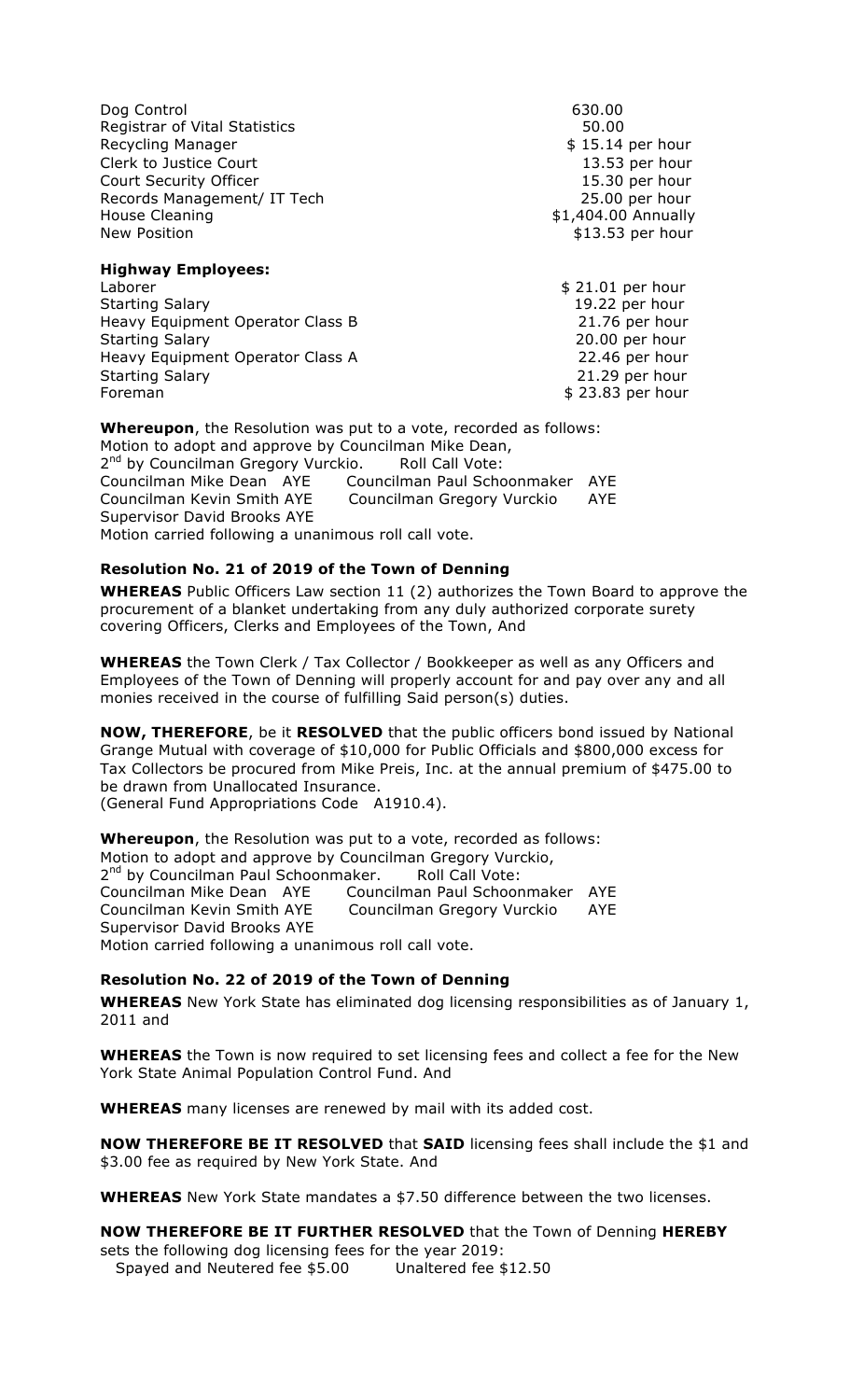**Whereupon**, the Resolution was put to a vote, recorded as follows: Motion to adopt and approve by Councilman Mike Dean,

2<sup>nd</sup> by Councilman Kevin Smith. Roll Call Vote: Councilman Mike Dean AYE Councilman Paul Schoonmaker AYE Councilman Kevin Smith AYE Councilman Gregory Vurckio AYE Supervisor David Brooks AYE Motion carried following a unanimous roll call vote.

## **Resolution No. 23 of 2019 of the Town of Denning**

**WHEREAS** the Town of Denning Town Board feels that a liaison to the Town's Planning Board is a benefit to the Town as a Whole,

**NOW THEREFORE BE IT FURTHER RESOLVED** that Councilman Mike Dean be re-appointed SAID liaison to the Denning Planning Board.

**Whereupon**, the Resolution was put to a vote, recorded as follows: Motion to adopt and approve by Councilman Paul Schoonmaker, 2<sup>nd</sup> by Councilman Kevin Smith. Roll Call Vote: Councilman Mike Dean Abstain Councilman Paul Schoonmaker AYE Councilman Kevin Smith AYE Councilman Gregory Vurckio AYE Supervisor David Brooks AYE Motion carried following a unanimous roll call vote, with one abstention.

## **Resolution No. 24 of 2019 of the Town of Denning**

**WHEREAS** New York State Town Law section 27 authorizes the Town Board to determine the salaries of town officers and employees, and

**WHEREAS** New York State Civil Service Law sections 35 and 40 establish jurisdictional classification of positions, with provisions for a definition of noncompetitive classification of employment positions subject to Town Council appointment,

**NOW THEREFORE** be it **RESOLVED** that Mr. Matt Woods and or Mr. Scott Mickelson be appointed to the position of Court Security Office to the Justice Court (which was established in July of 2017), with an hourly wage of \$15.30, to be drawn from Justice Personal Services.

(General Fund appropriations code A1110.1)

**Whereupon**, the Resolution was put to a vote, recorded as follows: Motion to adopt and approve by Councilman Mike Dean, 2<sup>nd</sup> by Councilman Gregory Vurckio. Roll Call Vote: Councilman Mike Dean AYE Councilman Paul Schoonmaker AYE Councilman Kevin Smith AYE Councilman Gregory Vurckio AYE Supervisor David Brooks AYE Motion carried following a unanimous roll call vote

The 2019 Procurement Policy is reviewed, Resolution No. 30A of 2018 regarding professional services has been included in the policy, for information and ease of use. **Whereupon**, the Resolution was put to a vote, recorded as follows:

Motion to adopt and approve by Councilman Mike Dean,

2<sup>nd</sup> by Councilman Paul Schoonmaker. Roll Call Vote: Councilman Mike Dean AYE Councilman Paul Schoonmaker AYE Councilman Kevin Smith AYE Councilman Gregory Vurckio AYE Supervisor David Brooks AYE Motion carried following a unanimous roll call vote.

Correspondence – Supervisor Brooks

- Ulster County has sent a check in the amount of \$84,526.11 for the 2018 Tax Warrant along with an apology.
- A letter sent to Mr. Van Wagner is reviewed, regarding the dragging of logs on Town roads.
- The monthly donation from the YMCA in the amount of \$8,500.00 has been received and is gratefully acknowledged.
- Supervisor Brooks informs the Town Board that "No Fluorescent Light Bulbs has been added to the Transfer Station Fee Schedule.

Highway Report: by Superintendent Dan Van Saders

" Sand and salt are being ordered, he says a budget transfer will be needed.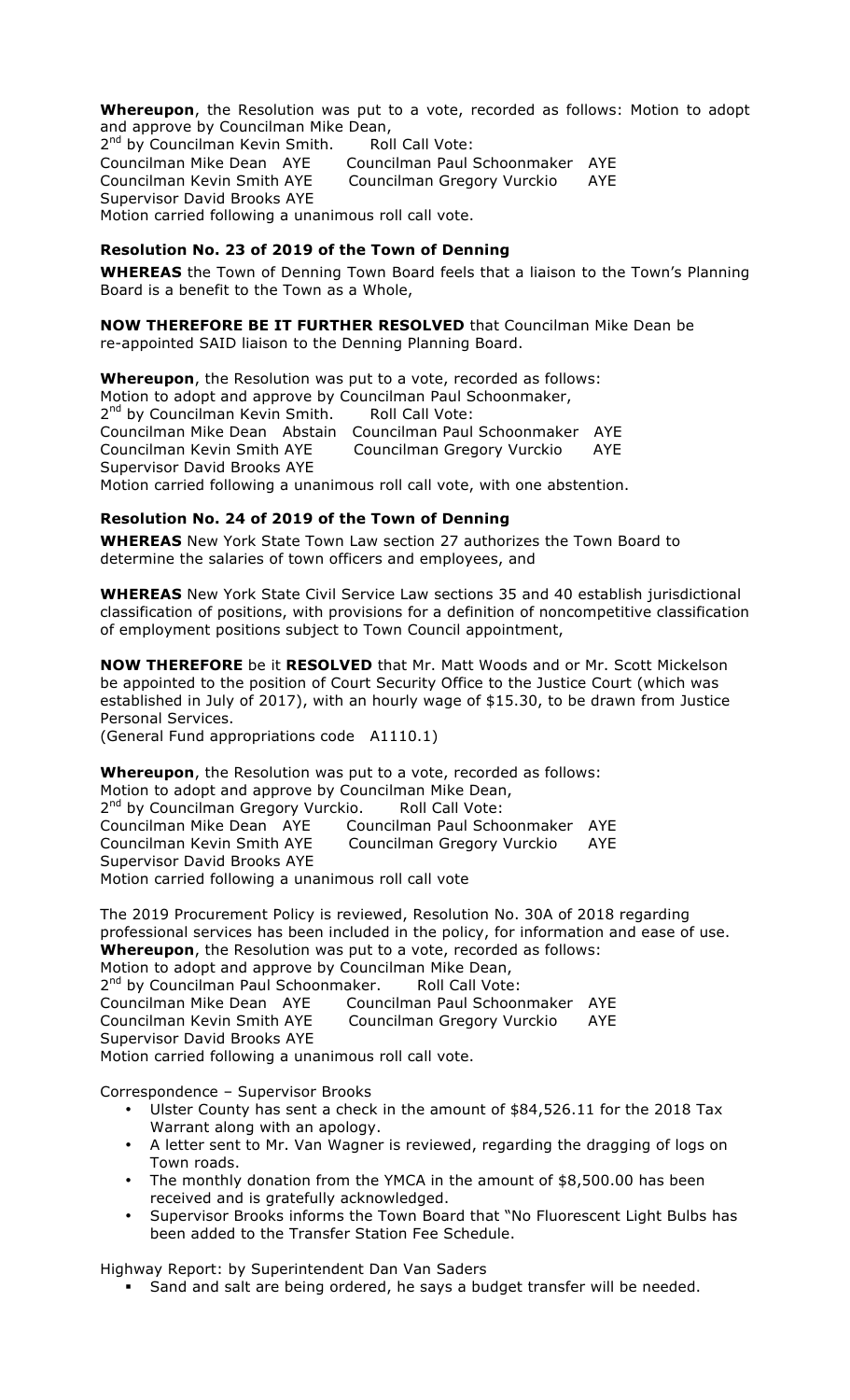- Truck and equipment repair and maintenance report given.
- " Brush being cut.
- The wood stove is not in use in the highway garage.
- " Discussion follows on propane use, generator, outside venting and the addition.
- " Hwy. Sup. Van Saders informs the Board he met with engineer Jim Gillespie of Lamont Engineers regarding the septic at the highway barn and changes will need to be made to the plans.
- Discussion opened on backhoe purchase and equipment repairs.
- " Hwy. Sup. Van Saders remarks the specs are nearly ready, Supervisor Brooks requests an auxiliary hydraulic line for the bucket for safety.
- " Councilman Mike Dean suggests Hwy. Sup. Van Saders call Robert Orr for the grader repairs needed.
- " Supervisor Brooks requests Hwy. Sup. Van Saders get all of the 1A vouchers ready for total so the transfer amount is known.

Planning Board Report - by Liaison, Councilman Mike Dean

- The lot line between the Cook's and the YMCA has been approved and signed off. **EXECT** Lighting at the U.C. Sundown Barn was discussed.
- " Supervisor Brooks comments ever since they went to LED it is very bright, he reminds those present the Town has lighting standards they must follow.
- " Councilman Dean was asked if the Bike Permit was on the website, response yes.
- **•** Discussion opened on the Town planner attending meetings.
- " Councilman Vurckio suggests Joe Sibiga call and inform the Supervisor of the schedule so he may schedule the planner.

Supervisor Comments:

- Supervisor Brooks informs the Board he has meeting with the DEP, DEC, George Cronk from Chazen Group at 9am at the Town Hall.
- He informs the Board he had a meeting with a security specialist for a system for Town Hall.
- Discussion follows.
- Meeting on Monday with U.C. Emergency Director Steve Petersen and YMCA Director Jerry Huncosky regarding the placing of emergency equipment on the tower on Frost Valley YMCA property.
- Spectrum is starting to fire up the lines in Sundown.
- Negotiations for an increase in a revenue based donation from the YMCA. This is not a pilot. The YMCA will also make the increase retro active to last year.

Supervisor Brooks calls for Councilmen Comments:

- " Councilman Schoonmaker thanks Supervisor Brooks for his two-year effort of work regarding the increase in the donation from the YMCA.
- " Councilman Vurckio informs the Board that streamside acquisition is the big topic at the CWT now.
- " Councilman Vurckio asks Supervisor Brooks if he has heard anything regarding the new bridge in Sundown.
- Supervisor Brooks replies he has heard the temporary bridge is harder to install that the new bridge.
- Councilman Dean asks if a secretary position has been created yet for the planning board and for a new zoning update?
- Supervisor Brooks responds not yet on the paperwork and he is waiting to hear from Ulster County Planning Board, who's meeting in tonight, we should be able to adopt next week.
- " Supervisor Brooks asks Councilman Kevin Smith if there are any NIMS updates which need to be done and thanks him for being proactive on keeping the Board informed.
- " Supervisor Brooks states that for such a small town in the county we are fully certified and have many plans, programs and policies in place compared to larger towns.

Supervisor Brooks call for Public Comment:

- o Supervisor Brooks asks Mr. Hnatiw if the neighbor is still dragging trees on Town roads. Response once, day after the last meeting.
- o Mr. Hnatiw inquires if any Town Board members will be in court next Wednesday at 10 am? Mr. Hnatiw shows the Board pictures taken that day of the site.

Supervisor Brooks call for any further comments or discussion. There is none.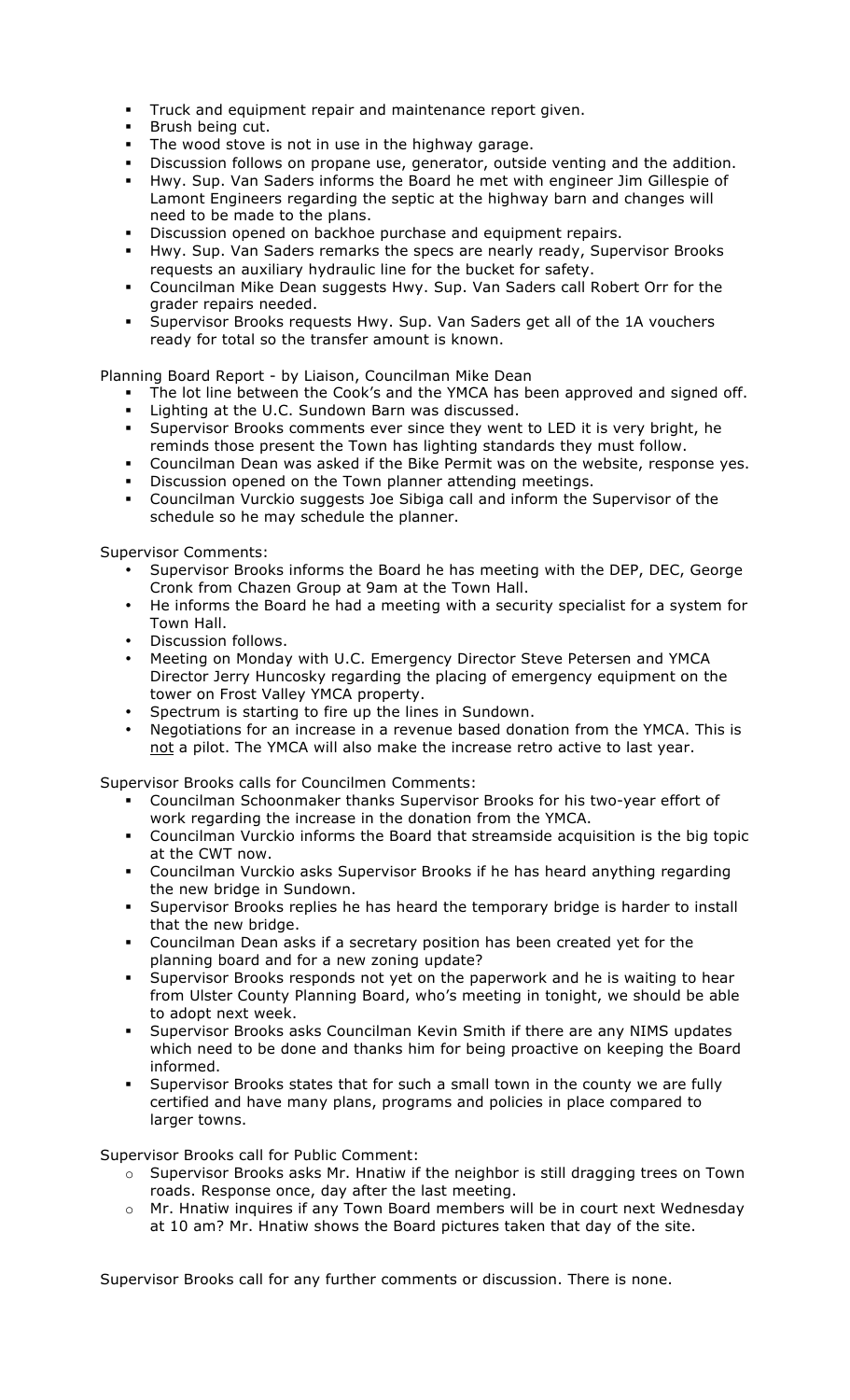Motion to adjourn 7:33 by Councilman Gregory Vurckio, 2<sup>nd</sup> by Councilman Paul Schoonmaker, All in favor. Motion carried.

Respectfully Submitted by Joy Monforte, RMC, Town Clerk, January 3rd, 2019

Next Meeting: Tuesday, January  $8^{th}$ , 2019 at 6 pm at the Denning Town Hall.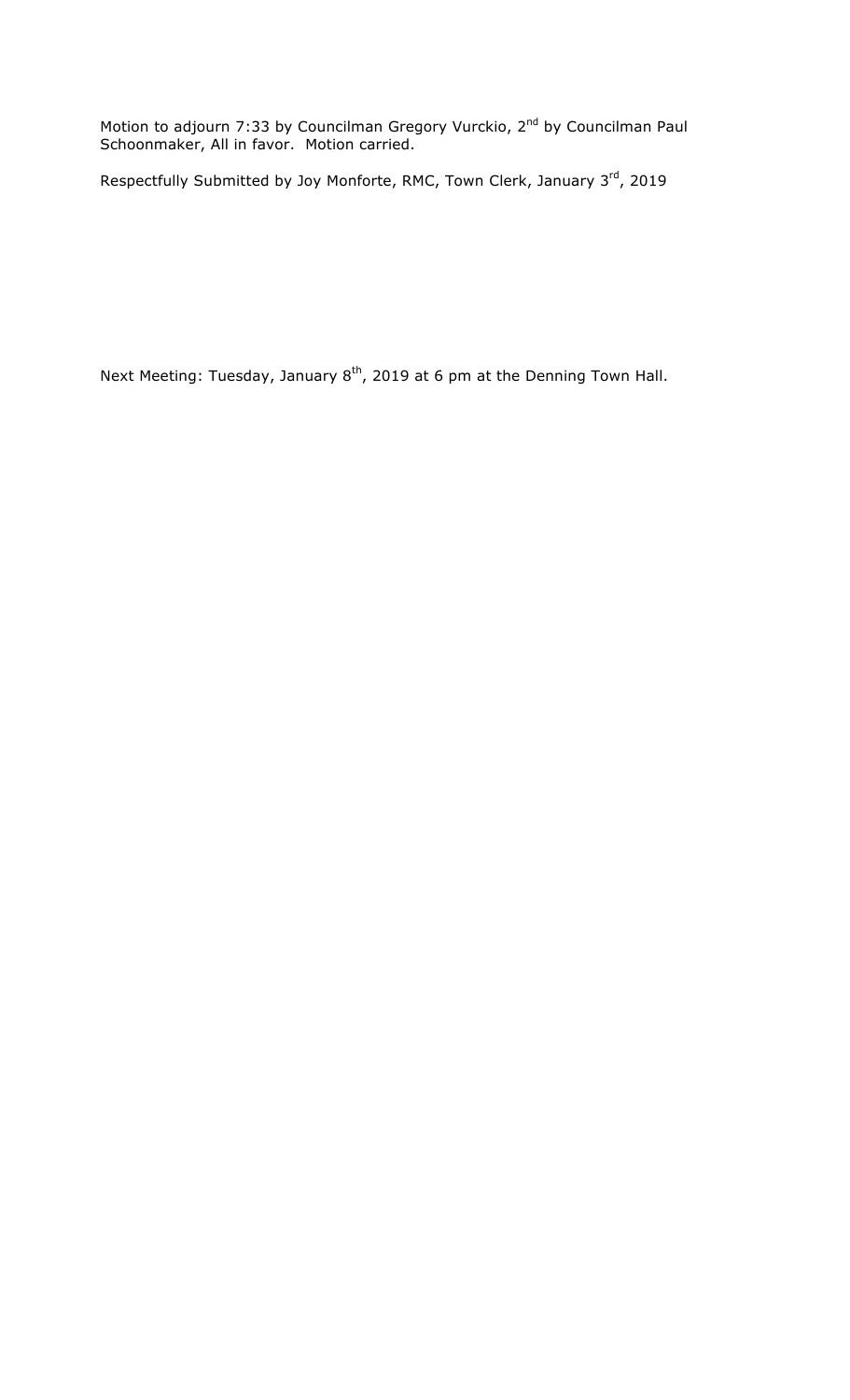## Town of Denning – Town Business Meeting

Meeting held on Tuesday, December  $11<sup>th</sup>$ , 2019 at the Denning Town Hall. Called to order at 6:01 p.m. by Supervisor David Brooks.

Present: Supervisor David Brooks Councilmen: Mike Dean, Paul Schoonmaker, Gregory Vurckio, and Kevin Smith. Highway Superintendent Dan Van Saders.

The Town Clerk Minute Book was signed prior to the start of the meeting. The Town Clerk Cash Book and end of year bank statements for the Town Clerk, DEC and Tax Collector accounts have been reviewed, approved of, accepted and signed by the Town Board.

The Town Clerk gave the Board members their copy of the agenda, and Resolution No. 25 of 2019.

Pledge of Allegiance

Highway Pre Pay Vouchers presented by Hwy Super. Van Saders. (see Warrant  $#1$  Pre-Pay, voucher  $#1$ ) Trust & Agency Account DA9030.8 \$928.74 Whereupon a Motion to approve and pay Highway Pre Paid Vouchers was made by Councilman Mike Dean, 2<sup>nd</sup> by Councilman Kevin Smith. All in favor.

Highway 2018 Pre Pay Vouchers presented by Hwy Super. Van Saders. (see Warrant #1APP, voucher #1) MVP Healthcare, Inc. DA9060.8 \$8,324.86 Whereupon a Motion to approve and pay Highway Pre Paid Vouchers was made by Councilman Mike Dean, 2<sup>nd</sup> by Councilman Gregory Vurckio. All in favor.

Highway Vouchers presented by Highway Superintendent Dan Van Saders. (see Warrant #1A, voucher #1-14) American Rock Salt DA 5142.4 \$8,098.31 Bottini Fuel Corp. DA5142.4 \$3,155.15, \$2,777.08 Ellenville Sand & Gravel DA5142.4 \$1,061.53, \$850.65, \$ 1,283.93. Fleet Pride DA5130.4 \$3,036.85 Robert Green Truck Div. DA5130.4 4120.71 Home Depot Cr. Ser. DA112.33 Liberty Iron Works DA5130.4 \$42.00 Mombaccus Excavating DA5142.4 \$1,751.00, \$726.60 Shakelton Auto & Truck Center DA5130.4 \$57.34 Woods Repair DA5130.14 \$635.60 Whereupon a Motion to approve and pay Highway Fund vouchers by Councilman Paul Schoonmaker, 2<sup>nd</sup> by Councilman Gregory Vurckio. Motion carried 4 to 0 vote.

Highway Vouchers presented by Highway Superintendent Dan Van Saders. (see Warrant #1, voucher #1-17) Decker & Samuels DA5130.4 \$642.00 Health Care Reimbursement Acct. DA9060.8 \$2,500.00 Labor Law Poster DA5110.4 \$89.50 NYS ATSHI DA5110.4 \$200.00 New York State & Local Retirement DA9010.8 \$388,333.00 Shelter Point Life DA9055.8 \$125.00 UCATS DA5110.4 \$226.00 Whereupon a Motion to approve and pay Highway Fund vouchers by Councilman Paul Schoonmaker, 2<sup>nd</sup> by Councilman Kevin Smith. Motion carried 4 to 0 vote.

- Councilman Mike Dean asks Hwy. Super. Van Saders if he has called Bob Orr for the repair, response; not yet.
- Councilman Dean remarks he (Bob Orr) may be able to get parts cheaper.
- Joint discussion on outstanding bills and fiscal transfers needed.
- Supervisor Brooks inquires if they have trapped the raccoons and asked if the holes have been foamed up?
- Hwy. Super. Van Saders replies not yet, still have six holes to do.

Hwy. Super. Van Saders leaves as his portion of the meeting has concluded.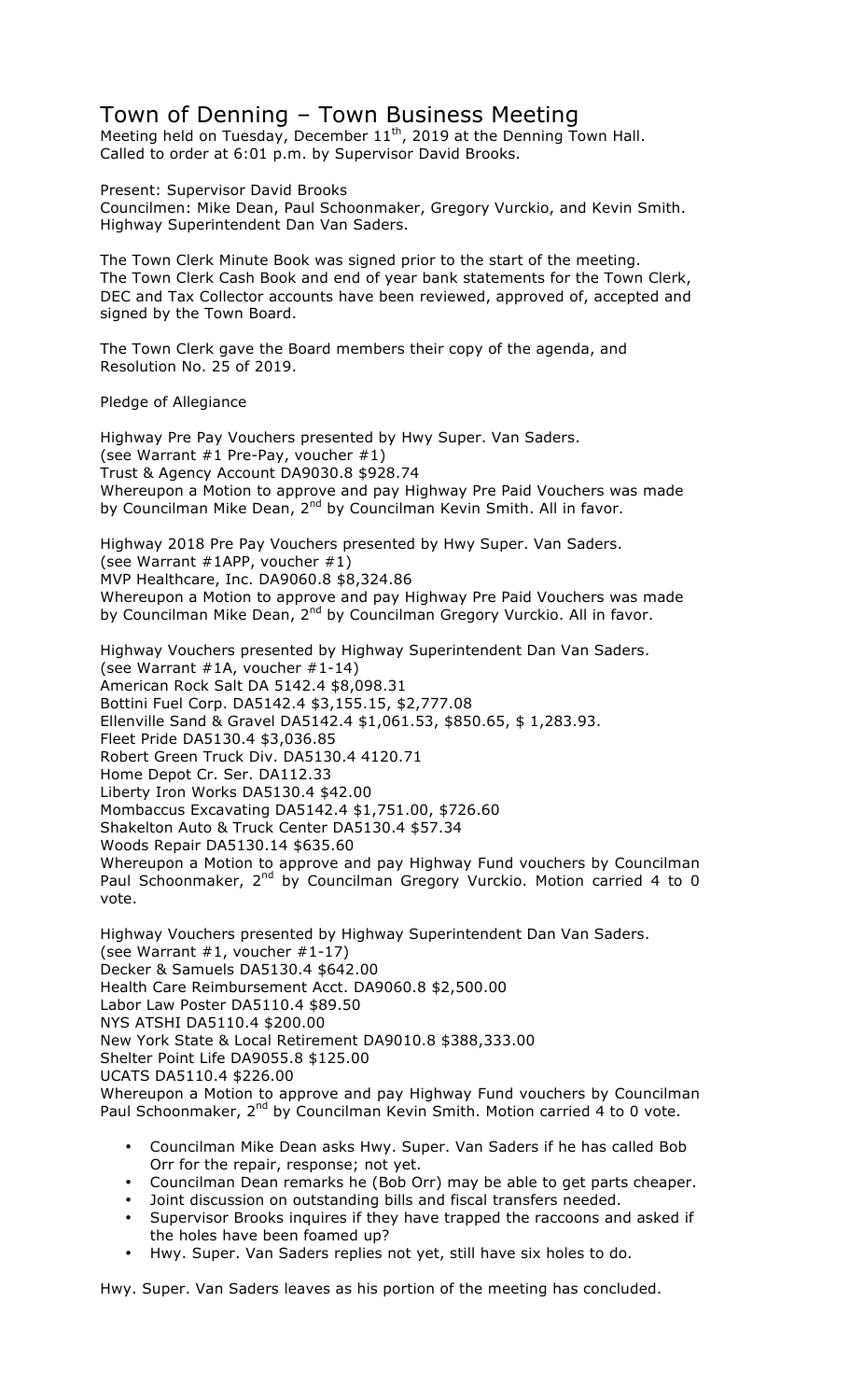General Pre Pay Vouchers presented by Supervisor Brooks. (see Warrant #1APP, voucher (#1-6) Central Hudson A1620.4 \$266.63, A5132.4 \$336.72, A8160.4 \$47.43. MVP Health Care Inc. DA9060.8 \$60.50 TWC A1620.4 \$186.29 Trust & Agency Acct. DA9030.8 \$667.41, \$289.55. Whereupon a Motion to approve and pay General Fund Pre Pay vouchers by Councilman Mike Dean, 2<sup>nd</sup> by Councilman Gregory Vurckio, All in favor.

General Vouchers, presented by Supervisor Brooks. (see Warrant #1A, vouchers 1-14) Central Hudson A5182.4 \$102.82 Cindy Mickelson A1220.4 \$618.15, \$39.00 Office of the Comptroller A690 \$893.00 Planit Main Street A8020.4 \$540.00 Power Generator Service A1620.4 \$250.00 Gnome Home Inc. A1410.4 \$36.00, \$14.40A5010.4 \$28.00, A8020.4 \$43.20, UCRRA A8160.4 \$1,155.78 Karl von Hassel A3310.4 \$44.00 Bottini Fuel A5132.4 505.91, \$ 820.37 Pestech A5132.4 \$631.80 Carl Landon A1460.4 \$253.33 Whereupon a Motion to approve and pay General Fund vouchers by Councilman Mike Dean, 2<sup>nd</sup> by Councilman Kevin Smith. Motion carried 4 to 0 vote.

General Pre Pay Vouchers presented by Supervisor Brooks. (see Warrant #1PP, voucher (#1-2) MVP Health Care Inc. DA9060.8 \$6111.92 TWC A5132.4 \$148.98 Trust & Agency Acct. DA9030.8 \$667.41, \$289.55. Whereupon a Motion to approve and pay General Fund Pre Pay vouchers by Councilman Gregory Vurckio, 2nd by Councilman Mike Dean, All in favor.

General Vouchers, presented by Supervisor Brooks. (see Warrant #1, vouchers 1-7) Association of Towns A1920.4 \$800.00 Bottini Fuel Corp. A1620.4 \$876.62 Central Hudson A5182.4 \$106.80 Health Care Reimbursement Acct. A9060.8 \$2,500.00 New York state & Local Retirement Acct. A9010.8 \$19,511.00 NY Planning Federation A8020.4 \$270.00 Mike Pries, Inc. A1910.4 \$475.00 Carl Landon A1460.4 \$86.67 Whereupon a Motion to approve and pay General Fund vouchers by Councilman Paul Schoonmaker, 2<sup>nd</sup> by Councilman Mike Dean. Motion carried 4 to 0 vote

Supervisor Brooks opens a discussion Resolution No. 25 of 2019. A brief discussion follows.

#### Resolution No. 25 of 2019

**WHEREAS,** the Town of Denning Zoning Committee has been actively and diligently working on updating and amending the Town of Denning Zoning Law, and has held public meetings over the years. And

**WHEREAS**, New York State, Article 16, Town Law §261, grants the authority to the Towns, and requires the review and updating of local zoning laws. And

**WHEREAS**, New York State Town Law § 7-4 authorizes "the town boards, as the legislative body, to adopt local planning and zoning laws and ordinances." And

**WHEREAS** Local Law No. 1 of 2019 Amending the Zoning Law and Subdivision Rules and Regulations of the Town of Denning to implement various recommendations of the Comprehensive Plan.

**BE IT ENACTED** by the Town Board of the Town of Denning, New York as follows: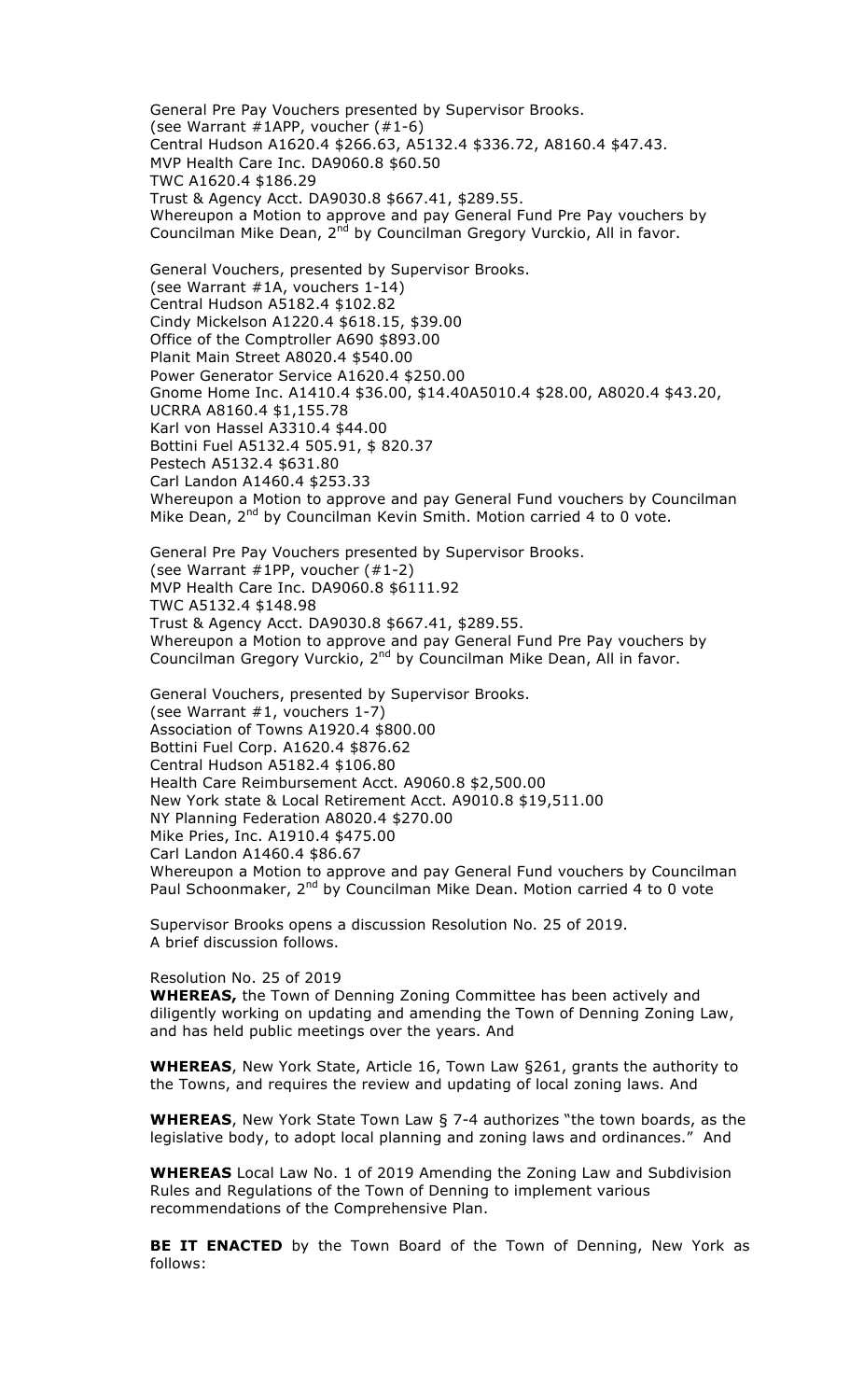## **SECTION 1. LEGISLATIVE INTENT.**

This action was prompted by the Town Board's adoption of the 2007 Comprehensive Plan for the Town of Denning on October 2, 2007. The Town Board of the Town of Denning, Ulster County, NY has determined the adoption of certain Zoning Text and Zoning Map amendments and amendments to it Subdivision Rules and Regulations as recommended in the 2007 Comprehensive Plan would enhance the land use policies of the Town and have a positive impact on the environment. The recommended revisions to the Zoning Law and Subdivision Rules and Regulations would clarify the intent of the Town's land use regulations by defining certain land uses, ensure land use consistent with the recommendations of the adopted Comprehensive Plan through certain zoning text and map amendments, ensure compatibility of certain non-residential land uses within residential land uses.

## **SECTION 2. AMENDMENTS.**

The existing Zoning Law and Subdivision Rules and Regulations of the Town of Denning are hereby deleted and repealed and the proposed 2018 Zoning Law and Subdivision Rules and Regulations – attached hereto – are hereby enacted in their place and stead:

#### **SECTION 3. SAVINGS CLAUSE.**

If any clause, sentence, paragraph, section or part of this Local Law shall be adjudicated by any court of competent jurisdiction to be invalid, such judgment shall be confined in its operation to the clause, sentence, paragraph, section or part thereof directly involved in the controversy in which such judgment shall have been rendered.

#### **SECTION 4. EFFECTIVE DATE.**

This local law shall take effect upon its filing with the Secretary of State.

**And WHEREAS** the Town of Denning **HEREBY** held a Public Hearing on Tuesday, December 4<sup>th</sup>, 2018. And

**WHEREAS** any and all interested person(s) were heard.

**NOW THEREFORE BE IT RESOLVED** the Town of Denning Town Board **HEREBY** adopts and approves of resolution No. 25 of 2019 Local Law No. 1 of 2019; titled: Town of Denning Amended Zoning Law and the Subdivision Rules and Regulations.

**Whereupon**, the Resolution was put to a vote, recorded as follows:

Motion to adopt and approve by Councilman Gregory Vurckio,

2<sup>nd</sup> by Councilman Mike Dean. Roll Call Vote:

Councilman Mike Dean AYE Councilman Paul Schoonmaker AYE Councilman Kevin Smith ABSTAIN Councilman Gregory Vurckio AYE Supervisor David Brooks ABSTAIN

Motion carried following a unanimous roll call vote, with two abstentions.

Supervisor Comments:

- $\triangleright$  Supervisor Brooks informs the Town Board; he and Councilman Vurckio and the stakeholders for the Sundown Stream Project met on Friday at the Town Hall. Although they are two weeks behind schedule, they hope to catch up and do the project this summer.
- $\triangleright$  The flow was almost 30% different from the Barton & Loguidice models, as they did not take the 4 tributaries that flow into the Rondout into consideration.
- $\triangleright$  Supervisor Brooks hopes to have the diagrams soon.
- $\triangleright$  Supervisor Brooks informs the Board of his meeting with YMCA Director Jerry Huncosky and U.C. 911 Director Steve Petersen, they discussed putting emergency services equipment and a separate generator on the YMCA pavilion. Cost for install is \$150,000.00 to 1 million dollars.
- $\triangleright$  The hope is for direct contact and therefore a faster response.
- $\triangleright$  Discussion follows.

Supervisor Brooks requests a motion of approval for the Town Auditor to commence the annual justice court audit.

**Whereupon**, the Motion to commence the Annual Court Audit was made and put to a vote, and recorded as follows:

Motion to approve by Councilman Mike Dean, 2<sup>nd</sup> by Councilman Kevin Smith. Roll Call Vote: